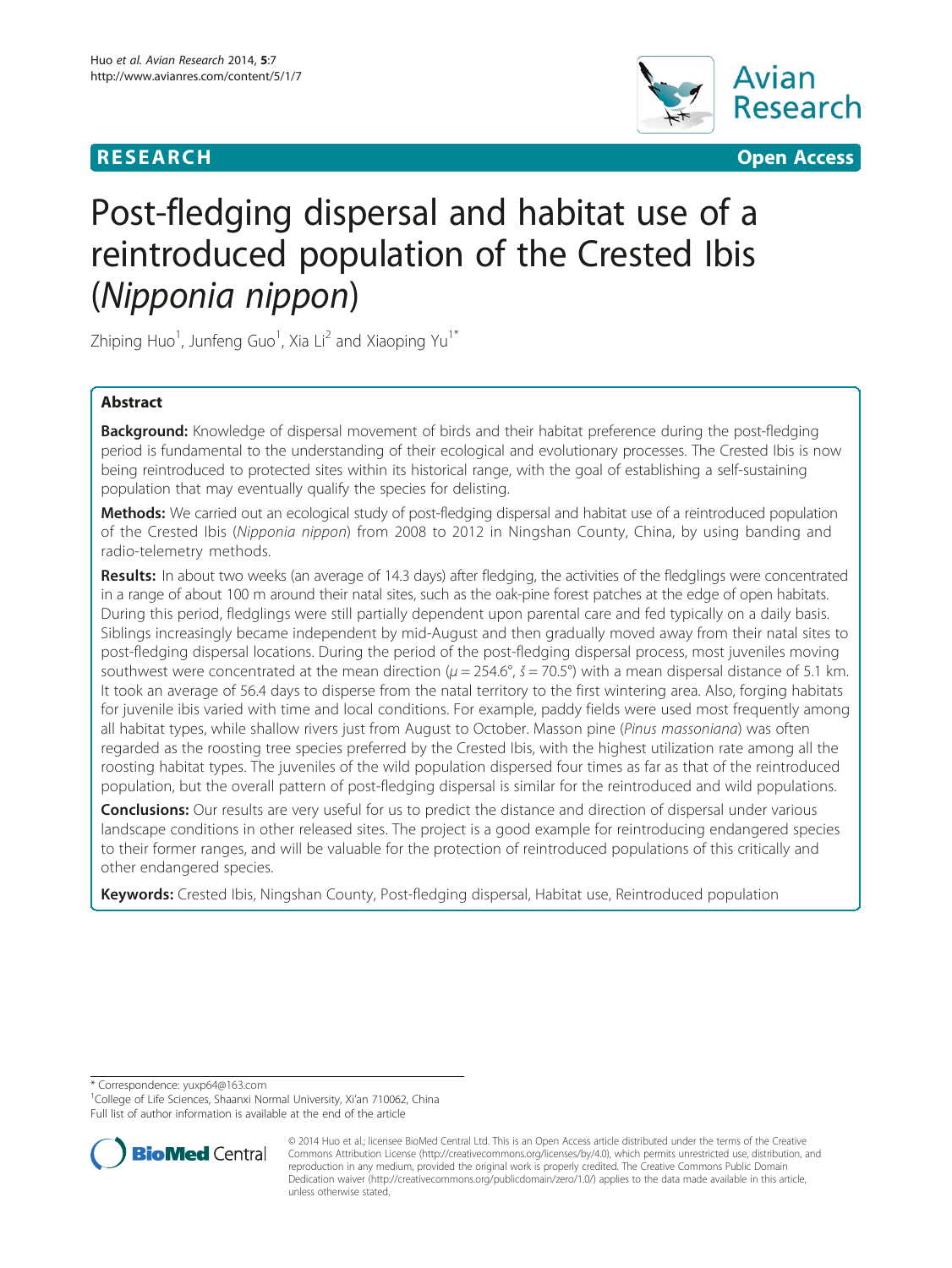## Background

Dispersal is one of the most important life-history traits for animals. The study of dispersal has received increasing attention from animal ecologists during the past two decades (Clobert et al. [2001](#page-7-0), Barbraud et al. [2003](#page-7-0)). Knowledge of dispersal movements is fundamental to our understanding of many ecological and evolutionary processes, as well as for the design of successful conservation strategies (Paradis et al. [1998](#page-7-0)). It is often defined as the permanent movement an animal makes from its natal site to the place where it reproduces or would have reproduced if it had survived and found a mate (Howard [1960\)](#page-7-0). Greenwood and Harvey ([1982](#page-7-0)) suggested distinguishing between "natal dispersal" and "breeding dispersal", the latter referring to the movements undertaken by adults between breeding sites. Post-fledging dispersal refers to the movements of the young after they become independent of their parents and leave their natal territory to move to wintering areas (Bull et al. [1988](#page-7-0)). In the avian life-cycle this stage is poorly understood, but limited studies have documented post-fledging periods lasting up to two months (Morton [1991;](#page-7-0) Baker [1993](#page-7-0)). For migratory birds, some investigators have assumed that once the young disappear from their natal site they begin a slow movement to the south (Bent [1953](#page-7-0); Pulich [1976\)](#page-7-0). The young of resident species have been shown to stay in the general vicinity of where they were hatched, but will move into different habitats (Nolan [1978;](#page-7-0) Rappole and Ballard [1987;](#page-7-0) Bocetti [1993\)](#page-7-0).

The Crested Ibis (Nipponia nippon) was once one of East Asia's most widespread and well-known birds, but deforestation and destruction of habitat has led to successive extinctions of Russian, Korean and Japanese populations in the 20th century (Yamshina [1967](#page-7-0); Archibald et al. [1980](#page-7-0); Yusuda [1988](#page-7-0)). The Chinese population was presumed extinct for two decades preceding the 1981 discovery of seven birds in Yangxian County, Shaanxi Province (Liu [1981\)](#page-7-0). During the past 30 years, a great deal of conservation effort, both in-situ and ex-situ, has been undertaken by researchers and the local government. The wild population in China has increased to approximately 800 and more than 700 captive-bred individuals now reside in eight protection centers located in China, Japan and Korea. This rare species is now being reintroduced to protected sites within its historical range, with the goal of establishing stable, secure populations that may eventually qualify the species for delisting (Yu et al. [2009\)](#page-7-0).

The first reintroduction was at Zhaigou village, Ningshan County in China's Shaanxi Province. From May 2007 to October 2011, 56 captive-bred individuals (29 males and 27 females) were released into the wild (Li et al. [2013](#page-7-0)). From these birds, 14 breeding pairs have, so far, produced 46 fledglings. With a 62.5% survival rate for released birds,

this first reintroduction program in China has had a promising start (Li et al. [2011\)](#page-7-0). Post-fledging dispersal is the original stage for juveniles, laying the foundations for the entire dispersal process, which to a certain extent, also determines the following series of the dispersal process. Therefore, the study of post-fledging dispersal can contribute to the study of the entire dispersal process, necessary to mark out successfully the strategies to protect the reintroduced populations. Also, the study of habitat utilization of the Crested Ibis helps us to understand the use of spatial resources and the effect of their variety on the movements of the birds. Post-fledging dispersal patterns and habitat utilization during the breeding period by the Crested Ibis in the wild have been studied recently (Yu et al. [2010](#page-7-0); Liu et al. [2003](#page-7-0)), but dispersal behavior and habitat relationships in the reintroduced population remain unclear. Therefore, we designed the current study in order to explore the population dynamics and the habitat utilization of a reintroduced population of the Crested Ibis, attempting to provide theoretical and practical bases for reintroduction and conservation.

The Crested Ibis establishes a small breeding territory of no more than 50 m in diameter (Shi and Cao [2001](#page-7-0)). The species is not highly territorial. To establish a new population, it is essential for released birds not only to survive successfully during the establishment phase of pairing and breeding, but also to disperse successfully into wintering areas. The onset of juvenile dispersal is usually more or less arbitrarily defined on the basis of some estimation of the typical size of the territory of adults (Ferrer [1993;](#page-7-0) Walls and Kenward [1995](#page-7-0)). Juvenile dispersal is characterized by an initial wandering and exploratory phase that contrasts with the restricted predispersal movements. Such contrast is likely to be identifiable as a period of increased variability in the distance to the nest and hence could be used to identify the onset of juvenile dispersal. Thus, Soutullo et al. [\(2006\)](#page-7-0) used a criterion of distance to determine the onset of dispersal. We monitored movements of the Crested Ibis following release using banding and radio-telemetry. Specifically, we sought 1) to document distance and direction of post-fledging dispersal, 2) to determine changes in habitat use between natal and dispersal sites, 3) to compare dispersal patterns between released and wild population in Yangxian County studied by Yu et al. [\(2010\)](#page-7-0) and 4) to propose management suggestions for conservation and future release.

## Methods

## Study area

From 2008 to 2012, we conducted fieldwork in Ningshan County (33°07′–33°50′N, 108°02′–108°56′E), located on the south slope of the Qinling mountains in central China's Shaanxi Province. The study area lies in a warm,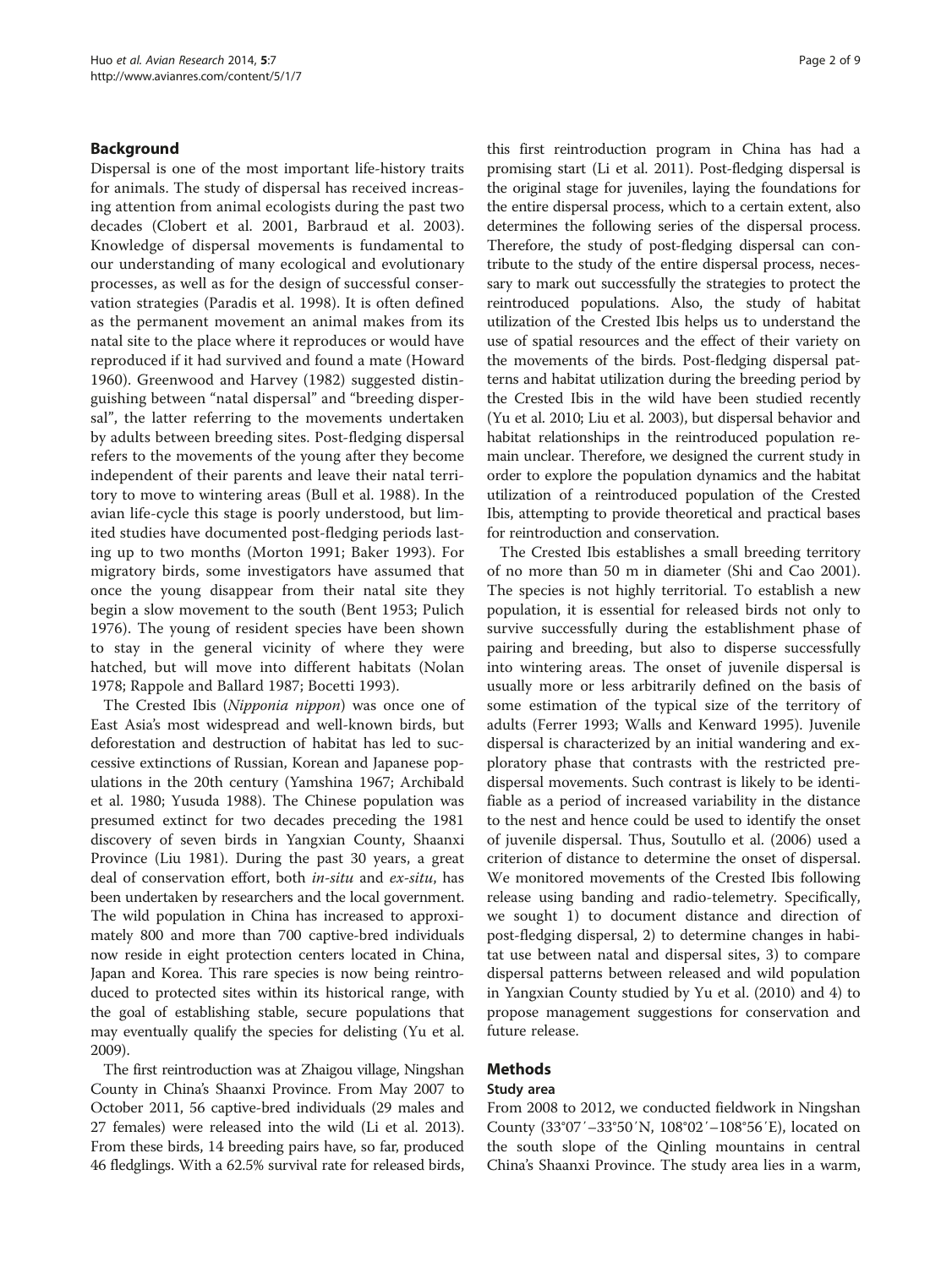<span id="page-2-0"></span>temperate zone and is moderately humid. The annual temperature averages 12.5°C, with a minimum in January (−12.8°C) and a maximum in July (36°C). The frostfree period is 215 days. The annual precipitation is 899 mm with July through September being the wettest time of the year (Ningshan County meteorological station).

The elevation of the study area ranges from 700 to 1100 m. This area is often developed for rice paddies interspersed with dry farmlands in the valley and for forest stands on hillsides. The study area includes all areas used by both young and adult birds for dispersal. A large number of shallow rivers and streams roll southward through this area into the Hanjiang River, one of the longest tributaries of the Yangtze River. Almost all nesting areas were in pine and oak forests characterized by trees with diameter at breast height (DBH) ranging from 5 to 40 cm and canopy height between 10 and 25 m, planted on slopes near local farmer settlements. These patches are primarily deciduous, broadleaf forests where

the dominant tree species include Quercus variabilis, Pinus tabulaeformis, P. massoniana, and Platycladus orientalis. Forest patches provide 80% of the coverage used by ibis for nesting.

In the study area, the Crested Ibis forages in paddy fields, shallow rivers, arid wastelands, grasslands and streams. The birds roost in P. massoniana and other tree species. During the daytime, in between foraging grounds, the ibis temporarily rests on rock outcrops, poles and at the edges of fields.

### Study birds

We followed 25 individuals (Table 1, two juveniles from two broods in 2008, five juveniles from three broods in 2009, five juveniles from four broods in 2010, seven juveniles from six broods in 2011 and six juveniles from four broods in 2012) of the reintroduced population, fledged between 2008–2012 from the time of fledging throughout the post-fledging dispersal period. During

Table 1 Nest site characteristics and fledging details for 25 marked Crested Ibis juveniles at Zhaigou village, Ningshan County in Shaanxi Province

| <b>Nest</b>    | Year | Parent<br>(male/female) | Nest substrate    | <b>Bands of fledglings</b> | Hatching rate<br>(hatched/clutch) | <b>Fledging rate</b><br>(fledged/clutch) | Date fledged |
|----------------|------|-------------------------|-------------------|----------------------------|-----------------------------------|------------------------------------------|--------------|
| $\mathbf{1}$   | 2008 | 082/375                 | Pinus massoniana  | <b>W07</b>                 | 3/3                               | 2/3                                      | 23 May       |
| $\overline{2}$ | 2008 | 359/R27                 | Populus davidiana | <b>W08</b>                 | 1/1                               | 1/1                                      | 19 July      |
|                |      |                         |                   | B710                       |                                   |                                          | 8 June       |
| 3              | 2009 | 359/R27                 | Pinus massoniana  | B711                       | 4/4                               | 3/4                                      | 9 June       |
|                |      |                         |                   | B712                       |                                   |                                          | 11 June      |
| 4              | 2009 | R21/R20                 | Pinus massoniana  | B721                       | 2/2                               | 2/2                                      | 15 June      |
| 5              | 2009 | 221/309                 | Pinus massoniana  | B723                       | 1/1                               | 1/1                                      | 11 June      |
| 6              | 2010 | 359/R27                 | Pinus massoniana  | B725                       | 4/4                               | 3/4                                      | 14 June      |
| 7              | 2010 | W07/W19                 | Pinus massoniana  | B728                       | 3/3                               | 2/3                                      | 29 June      |
| 8              | 2010 | R30/W01                 | Pinus massoniana  | B730                       | 2/2                               | 2/2                                      | 2 July       |
|                |      |                         |                   | B731                       |                                   |                                          | 3 July       |
| 9              | 2010 | 221/309                 | Pinus massoniana  | B737                       | 2/2                               | 1/2                                      | 27 June      |
| 10             | 2011 | W07/W19                 | Pinus massoniana  | <b>B740</b>                | 4/4                               | 3/4                                      | 28 May       |
| 11             | 2011 | R21/375                 | Pinus massoniana  | B744                       | 5/5                               | 3/5                                      | 28 May       |
|                |      |                         |                   | B746                       |                                   |                                          | 29 May       |
| 12             | 2011 | R30/W01                 | Pinus massoniana  | B747                       | 2/2                               | 2/2                                      | 9 June       |
| 13             | 2011 | 359/R27                 | Pinus massoniana  | B750                       | 4/4                               | 2/4                                      | 10 June      |
| 14             | 2011 | 221/C63                 | Pinus massoniana  | B751                       | 2/2                               | 2/2                                      | 17 June      |
| 15             | 2011 | 177/E47                 | Pinus massoniana  | B753                       | 3/3                               | 1/3                                      | 25 June      |
| 16             | 2012 | B722/375                | Pinus massoniana  | <b>B07</b>                 | 4/4                               | 3/4                                      | 2 June       |
|                |      |                         | Pinus massoniana  | <b>B08</b>                 |                                   |                                          | 4 June       |
| 17             | 2012 | W07/W01                 | Pinus massoniana  | <b>B10</b>                 | 3/3                               | 2/3                                      | 30 May       |
| 18             | 2012 | 359/R27                 | Pinus massoniana  | <b>B21</b>                 | 4/4                               | 2/4                                      | 10 June      |
| 19             | 2012 | B737/R20                | Pinus massoniana  | <b>B22</b>                 | 3/3                               | 3/3                                      | 20 June      |
|                |      |                         | Pinus massoniana  | <b>B25</b>                 |                                   |                                          | 21 June      |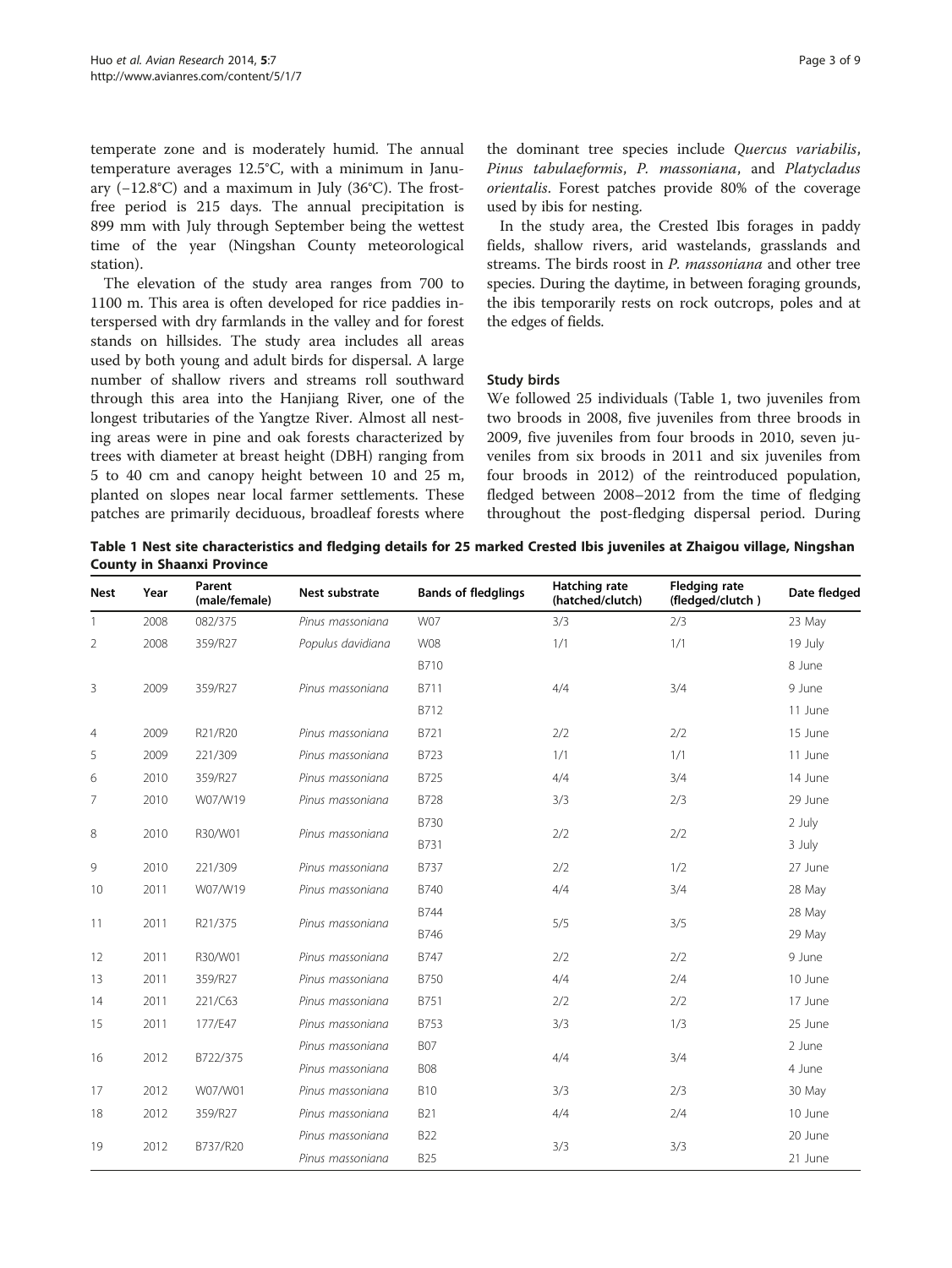the period of bird visits and surveys, all 25 individuals completed the entire process of post-fledging dispersal.

#### Banding and radio-telemetry

The Crested Ibis feeds and roosts largely near human settlements (Li et al. [2002](#page-7-0)) and their frequent, hoarse calls, especially those given by males early in the breeding season facilitated our efforts to find all nests and mark all nestlings. Twenty-five nestlings from nineteen nests were banded with numbered and colored bands before they fledged at 24–26 days. Each year the bands were checked and verified at nest sites, foraging grounds and winter-roost sites. A radio transmitter set (RI-2D) between 216.368 and 216.691 MHz was placed on the strongest nestlings (typically the eldest) at each nest 23–25 days after hatching. It was attached on the neck using a harness of elastic nylon string, leaving room for growth of the pectoral muscles. At 15 g, its weight was approximately 1% of the body mass of the fledglings. Battery life was estimated at 18 months. Monitoring was accomplished using programmable receivers (TRX-1000S, Wildlife Materials Inc., Carbondale, IL, USA) and threeelement, hand-held antennas. Radio-marked individuals generally dispersed with family groups or other wandering flocks for three months. During the study, we observed the different groups at dark (17:40-18:40) when all members of a wandering flock perched in a night-roosting sites and the individuals observed in a fledgling group between 7:00 and 12:00 hours on a rotational basis at 1–3 day intervals until contact was lost. However, radio-telemetry was only an auxiliary method; all access to juvenile dispersal data has been collected on the spot as a means of radio-telemetry.

#### Bird visits and surveys

We recorded monthly observations of habitat use by hatch-year birds, starting with fledging and ending seven months after fledging. Status (location, survival condition) and behavior were recorded within natal territories five days per week by approaching on foot until the fledgling was sighted or a change in signal strength was recorded. When a signal from a fledgling was lost, we searched across the entire study area and up to 20–40 km outside of the study area boundary using the radio receiver, a spotting scope (GEOMA65A 20–60×) and binoculars (SICONG  $10 \times 42$ ). On each tracking day, at least one location per individual was recorded during each of three periods: early morning (06:00–09:00), mid-day (09:01–15:00) and late afternoon (15:01–20:00). We chose these periods in order to capture movements of the radiomarked fledglings between night roosting sites and daytime foraging and resting areas. The distribution points of dispersal of the radio-marked fledglings were obtained by radio receiver and spotting scope, their geographical

positions and dispersal directions (1–360°, the azimuth angle of the newborn individuals between the location and the natal site) were pinpointed using global positioning system (GPS) receivers. The dispersal distance, referring to the straight line distance between the natal site and post-fledging area, was calculated on 1:50000 topographic maps.

The magnitude of pre-dispersal movements by newly fledged Crested Ibises varies significantly among individuals. Therefore we defined the onset of post-dispersal as the date upon which a fledgling stopped using the nest tree as a night roost and termination as the date upon which an individual no longer exhibited a linear, directional movement away from the natal home range, but instead concentrated its daily movements around a night-roosting site we referred to as post-dispersal ranges (or first wintering sites).

### Statistical analyses

All post-dispersal direction analyses were conducted using Oriana 4.01 (Kovach Computing Services, Wales, UK). We calculated the mean vector  $(\mu)$  and the angular deviation  $(r)$  for the dispersal direction and used Rayleigh's z to test for the directional pattern (Zar [1996\)](#page-8-0). All statistical analyses were conducted using SPSS 16.0 (SPSS Inc., Chicago, USA), presented as mean ± standard deviation (SD) with significance set at  $p = 0.05$ . Most data were measured by repeated ANOVA. We computed means for observations in the use of forging and roosting habitats for each month of post-fledging, by first averaging the data from observations of all radio-marked members of a sibling group. Pearson correlation analysis was used to compute correlation between mean distances from natal site to foraging ground that breeding pairs frequently attended during the nestling period and days that natal home ranges were occupied.

## Results

#### Post-fledging dispersal

All 25 marked fledglings survived to disperse from their natal home ranges to the first wintering grounds. From the time of fledging (the time from hatching to fledging at 39–43 days of age) to dispersal, the number of days  $(14.3 \pm 7.0, n = 25)$  between fledging and departure from the nest tree (roosting site), varied significantly among individuals and was used to determine the onset of dispersal. Movements of family groups prior to dispersal were centered on nesting sites during the entire period. Ibis fledglings made short excursions into areas surrounding their nest site during the two to three week post-fledging period, generally referred to as natal home ranges. They frequently changed roosting sites near the nest tree following their parents and gave a distinctive begging call with the bill stretched forwards when adult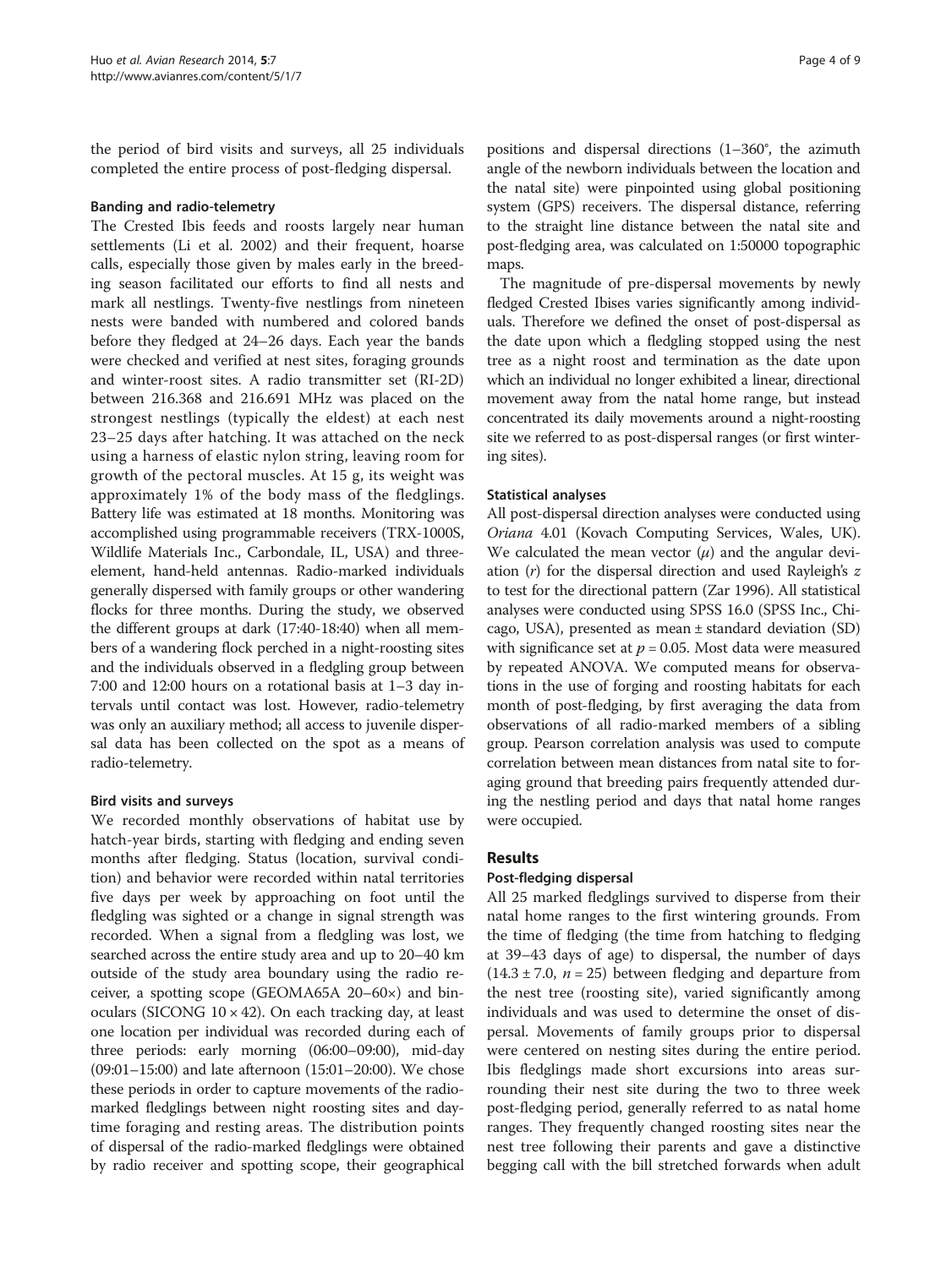birds approached. Crested Ibis fledglings typically flew less than 100 m and perched in forest patches at the edge of habitats, because fledglings at this stage are relatively inactive and incapable of long sustained flight. Afterwards, fledglings began to learn to forage but were partially dependent upon parental care. Typically, feeding did not exceed 2–3 bouts each day. After restricted pre-dispersal movements around the natal nest, juvenile dispersal begins at the second month of life. Siblings increasingly became independent of their parents by mid-August and then moved progressively farther from their natal home ranges to post-dispersal ranges, with a mean direction ( $\mu = 254.6^{\circ}$ ,  $\check{s} = 70.5^{\circ}$ ,  $r = 0.469$ , Rayleigh's z:  $p = 0.003$ ;  $n = 25$ , Figure 1) and a mean distance of 5.1  $\pm$  5.8 km (*n* = 25; Figure [2\)](#page-5-0). It took 56.4  $\pm$  38.6 days (range 1–118 days) for juveniles to disperse from their natal home ranges to their post-dispersal ranges  $(n = 25)$ .

## Habitat use

We identified post-dispersal habitat types for 11 of our 25 surviving juveniles (two juveniles from two broods in 2008, four juveniles from two broods in 2009 and five juveniles from four broods in 2010). The juveniles used a wide range of different habitat types for foraging and roosting.

Feeding habitat types included paddy fields, shallow rivers, arid croplands, grasslands and streams. Use of post-dispersal feeding habitats varied from month to



month. In the early period of post-dispersal the Crested Ibis individuals forged, mainly as a small group, in a dispersed manner, although the juveniles often moved together with their parents forming family groups. As shown in Table [2](#page-5-0), shallow rivers and paddy fields became the primary and substitute habitat types during the entire period of post-fledging dispersal.

Roosting habitat types included coniferous-broadleaf forests (Masson pine and other tree species, such as Castanea mollissima, Gleditsia sinensis, Sophora japonica, Acer elegantulum, Populus davidiana and Juglans regia) and other perches, such as rock outcrops, poles and the edges of fields. In our study, nearly all nest-tree species (85.7%) were located in mature forests dominated by Masson pine (Table [1\)](#page-2-0). Although the use of Masson pines decreased linearly over time (two-way ANOVA:  $F_{20, 126} = 3.17$  $F_{20, 126} = 3.17$  $F_{20, 126} = 3.17$ ,  $p = 0.000$ , Table 3) from June  $(Mean% = 65.2, SD = 4.3)$  to December  $(Mean% = 30.0,$  $SD = 0.5$ ), this habitat type was by far the most abundant and available to juveniles before the onset of dispersal. Stands of pine forest are interspersed with mature oak forests close to paddy fields near local farm settlements. Trunk sizes range from 32 to 49 cm in DBH and canopy heights from 6.5 to 15.3 m. During the post-dispersal period, use of other tree species increased gradually from June to September and remained stable from September to December. We found that fledglings also used rock outcrops, poles and the edges of fields as temporary resting areas between periods of foraging (Table [3](#page-6-0)). Fledglings formed wandering flocks composed of many adults and juveniles from different family groups. These groups used transient roosting sites until they arrived at their overwintering sites. Of the 11 tracked fledglings, five individuals (45.5%) used three roosting sites, four individuals (36.4%) used four roosting sites and of two (18.1%) individuals one used two roosting sites and the last bird only one.

### **Discussion**

The Crested Ibis was widespread and locally abundant in Northeast Asia in the late 19<sup>th</sup> century, when it nested in the Russian Far East, Japan and mainland China. It was also presumed to be a winter visitor to the Korean Peninsula (BirdLife International [2001\)](#page-7-0). The surviving wild population in Yangxian County and the reintroduced population in Ningshan County are residents that make only relatively short, seasonal movements between nesting and wintering sites (Shi and Cao [2001;](#page-7-0) Yu et al. [2010](#page-7-0)). However, in the past, the former population of Siberia (eastern Russia), northeast China, and Hokkaido (northern Japan) are known to have migrated south in winter (Yamshina [1967](#page-7-0); Archibald et al. [1980](#page-7-0); Yusuda [1988](#page-7-0)). The Crested Ibis perhaps exhibits different patterns of post-fledging movements in their former and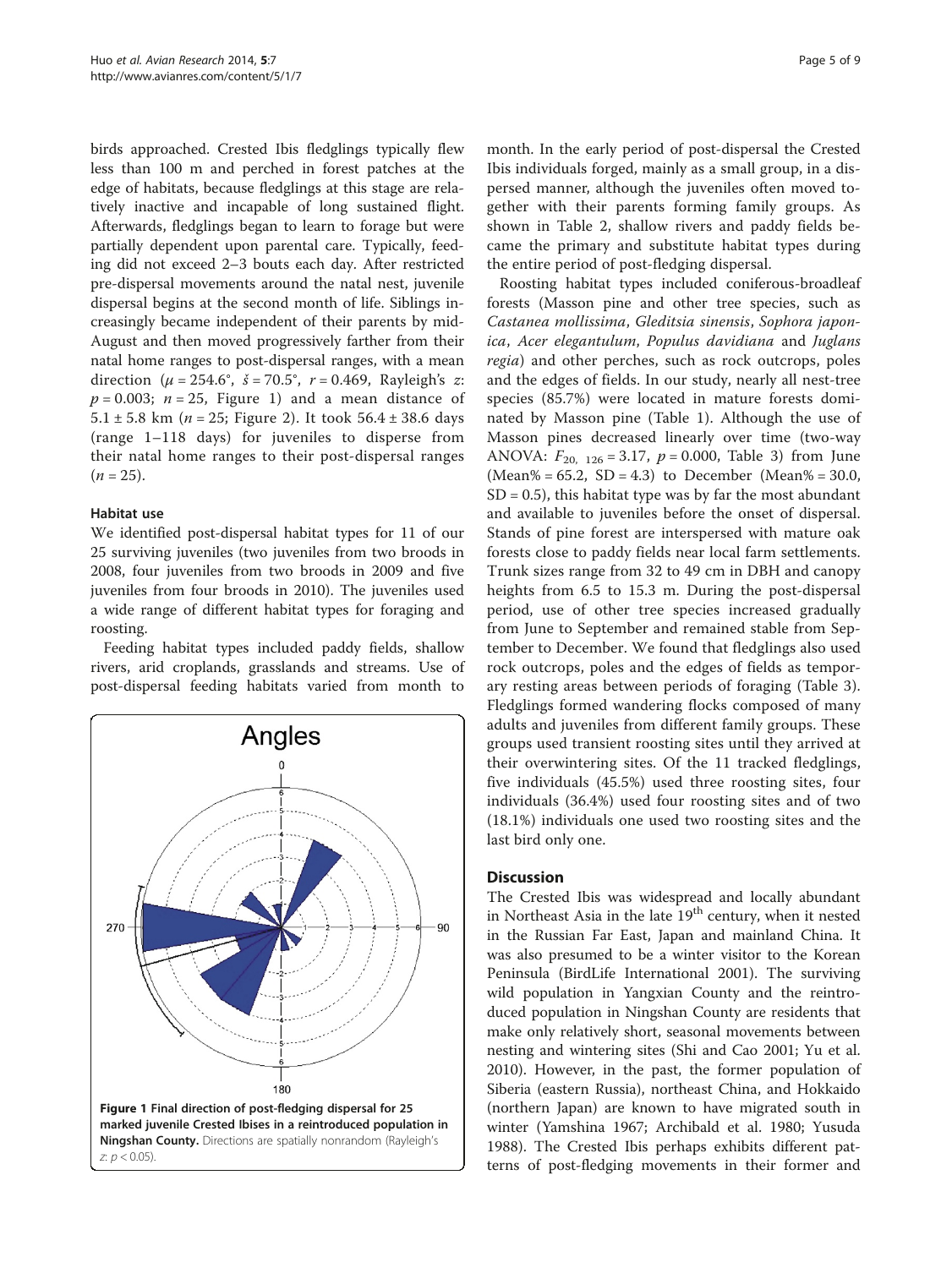<span id="page-5-0"></span>

present ranges. We have no way of measuring the exact distance they travel to their wintering grounds at the Korean Peninsula, Taiwan or Hainan Island from the former breeding sites in Russia and northeastern China, but estimates suggest that this distance exceeds hundreds of kilometers.

In our study, the dispersal distances of the 25 individuals that completed the entire process of post-fledging dispersal were less than 16 km, suggesting that the postfledging dispersal distance in the first year was highly correlated with the distance between suitable breeding and wintering habitat areas. In comparison, the natal home ranges of fledglings of the reintroduced population were occupied for significantly shorter periods than that of the wild population  $(21.1 \pm 10.2 \text{ days}, n = 36; t = 3.047,$  $p = 0.004$ ). Most fledglings moving southwest were concentrated at the mean direction ( $\mu = 254.6^{\circ}$ ,  $\dot{s} = 70.5^{\circ}$ ,  $n =$ 25) while fledglings of wild birds dispersed in a southerly direction (189.2 ± 46.5°,  $n = 36$ ) with a mean dispersal distance of  $20.3 \pm 7.0$  km ( $n = 36$ ) (Yu et al. [2010\)](#page-7-0). The overall pattern of post-fledging dispersal of juveniles is similar for the wild and reintroduced populations, but the fledglings of the wild population dispersed four times as far as the reintroduced individuals. These findings are very useful for us to predict the distance and direction of dispersal under various landscape conditions of other released sites.

The process of avian dispersal begins when an individual fledges from its nest and is then guided by a series of decisions: where to move, what to eat, with whom to pair and ultimately where to attempt breeding. Post-fledging dispersal is one of the most important stages in the lifehistory of birds. Only upon finding a mate and attempting to breed can the dispersal process be regarded as complete. In our study area, juvenile ibis birds moved an average of 5.1 km away from their natal territory during the first year of their life. It took a minimum of two years for fledglings to become sexually mature. Sexual monomorphism in Crested Ibis fledglings makes gender assignment difficult to distinguish during the postfledging dispersal period. Our observations of the dispersal of ibis fledglings indicate that they are not moving randomly. Similar to wild fledglings (Yu et al. [2010](#page-7-0)) and resident Golden Eagles (Aquila chrysaetos; Soutullo et al. [2006\)](#page-7-0), the juvenile dispersal of our population reared in captivity is typically characterized by an initial exploratory and nomadic phase followed by repeated returns to the vicinity of the natal area. Siblings of each brood increasingly became independent of their parents at the beginning of August and all fledglings routinely joined ibis

|  |  |  | Table 2 Per cent use of post-fledging dispersal feeding habitats by juvenile Crested Ibises |  |
|--|--|--|---------------------------------------------------------------------------------------------|--|
|--|--|--|---------------------------------------------------------------------------------------------|--|

| Post-fledging month                       |                                                  |                                                    |                                                       |                                                     |                                                             |                                                          |                          |
|-------------------------------------------|--------------------------------------------------|----------------------------------------------------|-------------------------------------------------------|-----------------------------------------------------|-------------------------------------------------------------|----------------------------------------------------------|--------------------------|
| June                                      | July<br>$(Obs = 15)$<br>Mean% (SD)<br>$(n = 12)$ | August<br>$(Obs = 14)$<br>Mean% (SD)<br>$(n = 12)$ | September<br>$(Obs = 12)$<br>Mean% (SD)<br>$(n = 10)$ | October<br>$(Obs = 32)$<br>Mean% (SD)<br>$(n = 10)$ | <b>November</b><br>$(Obs = 50)$<br>Mean% (SD)<br>$(n = 10)$ | <b>December</b><br>$(Obs = 12)$<br>Mean% (SD)<br>$(n=8)$ | $p^{\rm b}$              |
| $(Obs = 54)$<br>Mean% (SD)<br>$(n^a = 7)$ |                                                  |                                                    |                                                       |                                                     |                                                             |                                                          |                          |
|                                           |                                                  |                                                    |                                                       |                                                     |                                                             |                                                          |                          |
|                                           |                                                  |                                                    |                                                       |                                                     |                                                             |                                                          | 55.2(4.3)                |
| 0.0                                       | 41.3(19.1)                                       | 62.4(26.8)                                         | 66.7(22.9)                                            | 42.1(2.3)                                           | 28.6(1.9)                                                   | 0.0                                                      | 0.003                    |
| 29.4(3.2)                                 | 5.7(0.9)                                         | 1.1(0.4)                                           | 1.6(0.4)                                              | 0.0                                                 | 0.0                                                         | 0.0                                                      | 0.891                    |
| 0.0                                       | 15.8(2.3)                                        | 1.6(0.5)                                           | 1.7(0.7)                                              | 3.9(0.4)                                            | 0.0                                                         | 0.0                                                      | 0.873                    |
| 15.4(3.5)                                 | 1.5(0.5)                                         | 4.0(1.2)                                           | 0.0                                                   | 0.0                                                 | 0.0                                                         | 0.0                                                      | $\overline{\phantom{a}}$ |
|                                           |                                                  |                                                    |                                                       |                                                     |                                                             |                                                          |                          |

<sup>a</sup>Number of sibling groups observed.

b<sub>p</sub>-values are based on ANOVA F-tests for linear trends across seven month post-fledging period.<br><sup>CS</sup>hallow rivers (S5 m in width), streams (C5 m in width)

 $\epsilon$ Shallow rivers ( $\geq$ 5 m in width), streams (<5 m in width).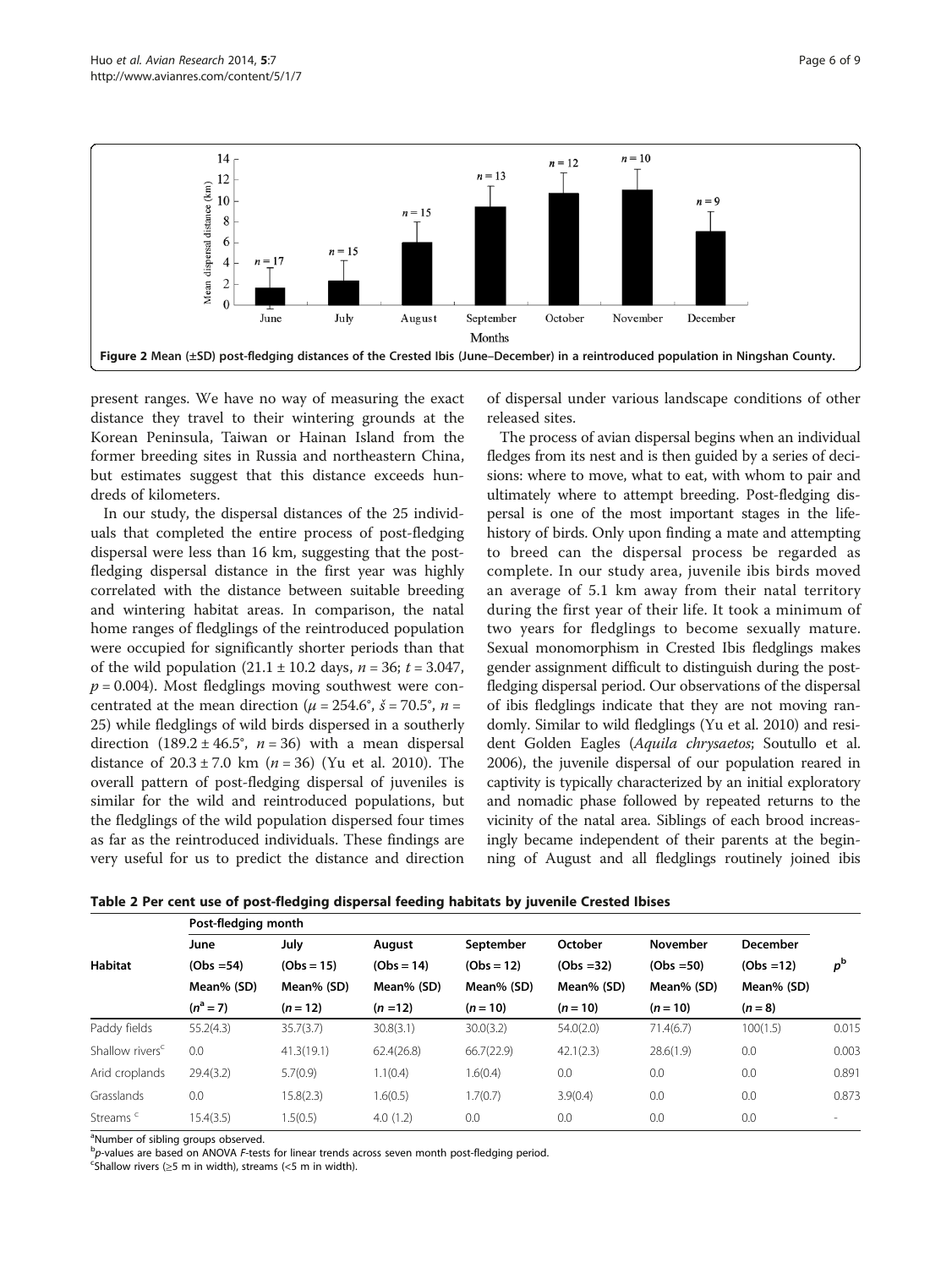|                            | Post-fledging month                               |                                               |                                                   |                                                      |                                                    |                                                   |                                                            |             |
|----------------------------|---------------------------------------------------|-----------------------------------------------|---------------------------------------------------|------------------------------------------------------|----------------------------------------------------|---------------------------------------------------|------------------------------------------------------------|-------------|
|                            | June<br>$(Obs = 73)$<br>Mean% (SD)<br>$(n^a = 4)$ | July<br>$(Obs = 18)$<br>Mean% (SD)<br>$(n=8)$ | August<br>$(Obs = 10)$<br>Mean% (SD)<br>$(n = 8)$ | September<br>$(Obs = 11)$<br>Mean% (SD)<br>$(n = 8)$ | October<br>$(Obs = 77)$<br>Mean% (SD)<br>$(n = 8)$ | November<br>$(Obs = 75)$<br>Mean% (SD)<br>$(n=8)$ | <b>December</b><br>$(Obs = 11)$<br>Mean% (SD)<br>$(n = 5)$ | $p^{\rm b}$ |
| <b>Habitat</b>             |                                                   |                                               |                                                   |                                                      |                                                    |                                                   |                                                            |             |
|                            |                                                   |                                               |                                                   |                                                      |                                                    |                                                   |                                                            |             |
|                            |                                                   |                                               |                                                   |                                                      |                                                    |                                                   |                                                            |             |
| Masson pine                | 65.2(4.3)                                         | 63.6(5.8)                                     | 54.1(4.4)                                         | 46.1(9.3)                                            | 43.3(7.7)                                          | 42.6(7.7)                                         | 30.0(0.5)                                                  | 0.000       |
| Other tree species         | 18.8(5.3)                                         | 19.3(7.2)                                     | 26.3(5.5)                                         | 42.6(4.1)                                            | 42.1(4.0)                                          | 47.2(1.7)                                         | 45.0(0.5)                                                  | 0.092       |
| Other perches <sup>c</sup> | 15.9(4.3)                                         | 17.0(3.8)                                     | 19.6(2.1)                                         | 1.3(2.5)                                             | 14.6(1.3)                                          | 10.2(1.8)                                         | 25.0(0.5)                                                  | ۰           |

<span id="page-6-0"></span>Table 3 Per cent use and availability of post-dispersal roosting habitats by juvenile Crested Ibises

<sup>a</sup>Number of sibling groups observed.

b<sub>p</sub>-values are based on ANOVA F-tests for linear trends across seven months post-fledging period.<br><sup>C</sup>Other perches include rock outcrops, poles and field edges

Other perches include rock outcrops, poles and field edges.

flocks that included other non-breeders in post-dispersal areas. Breeding opportunities may be more likely in these dispersal flocks than they would be if these young birds were to remain with the family group. In dispersal flocks, individuals may be capable of competing for new territories, thus becoming active breeders by dominating these new areas (Zack and Stutchbury [1992\)](#page-7-0). The fall/winter flocking period provides an opportunity to interact with possible mates and appears to be very important for sustaining the surviving population. We observed that, within dispersal flocks, adults frequently forced juveniles to roost on peripheral branches through a ritualistic pecking behavior. New pair formation occurs often following the flocking period in late winter and early spring (Shi and Cao [2001\)](#page-7-0).

According to the optimal foraging theory, the distribution and temporal use of habitat varies due to habitat quality (Lester et al. [2007\)](#page-7-0). The period that territories were occupied by the reintroduced population were  $14.3 \pm$ 7.0 days ( $n = 25$ ) and 21.1 ± 10.2 days ( $n = 36$ ) for the wild population (Yu et al. [2010](#page-7-0)), which appears to reflect differences in food availability at different nesting sites. The nestlings of the Crested Ibis fledged approximately from mid-June to mid-July and were prevented from foraging in rice fields due to the inaccessibility of the flourishing rice shoots. Therefore, fledglings and their parents had to move to feed in alternate habitats such as rivers and grasslands during this period. In the following months, they returned to their main foraging sites (paddy fields; Table [2\)](#page-5-0). From our study, we speculate that the proximate cause for dispersal of the Crested Ibis is increasing food availability during the conversion process of habitat, but potential pairs and pairing formation eventually might be found in colonies during the dispersal process and thus achieve population continuity, which is the ultimate factor for the post-dispersal of the birds (the remote cause).

Since 1999, great success for both the wild and captive populations has led some ornithologists to a more positive view regarding long-term reintroduction goals, restoring the species to its former range (Zheng [2000](#page-8-0); Litvinenko [2000](#page-7-0)). To date, reintroduction programs have

been conducted in 2007 in China (Yu et al. [2009\)](#page-7-0) and in 2008 in Japan ([Nishimiya and Hayashi\)](#page-7-0). The eggs failed to hatch on Japan's Sado Island, but the worldwide program still achieved one of its first goals as new pair formations continued to occur and the number of fledglings produced continued to grow in our study area, Ningshan County (Yu et al. [2009](#page-7-0), Li et al. [2011](#page-7-0)). Recent investigation of the historical range for this species suggests that regions south of the Qinling mountains should be prioritized for future release efforts. Conservation of migratory endangered species entails preserving adequate breeding, stopover and winter habitats. This may therefore pose greater challenges for managers than resident species do (Serra et al., [2011](#page-7-0)). Prior to future release in Siberia and the demilitarized zone (DMZ) at the Imjingak Pavilion in Korea, an extensive investigation should be conducted, because the condition of their former breeding ranges, wintering grounds, and stopover sites remains unknown.

In our study, eight recorded mortalities were split evenly between dependent and independent fledglings. Based on the temporal distribution of dead Crested Ibis birds of the reintroduced population in Ningshan (Li et al. [2013](#page-7-0)), the time of death of the juveniles was concentrated in the May-August period, including the period of natal home ranges during post-fledging dispersal. Out of nineteen mortalities incurred among released adults during the 6-year period (three in 2007, three in 2008, four in 2009, three in 2010, two in 2011 and four in 2012), eight of them died from starvation, two were lost due to electrocution by power lines, four died due to predation or injuries attributable to predation (likely due to martens Martes flavigula, a small-size Mustelidae mammal) and one died from unknown causes (Li et al. [2013](#page-7-0)). These findings indicate that starvation, especially in winter, can be a significant cause of mortality. We propose therefore the following suggestions to management.

The local government should promote a strategy to harmonize people and nature with a particular focus on sustainable agricultural practice that encourages local farmers to cultivate more rice fields within Crested Ibis release areas. The ibis, its habitat and the local communities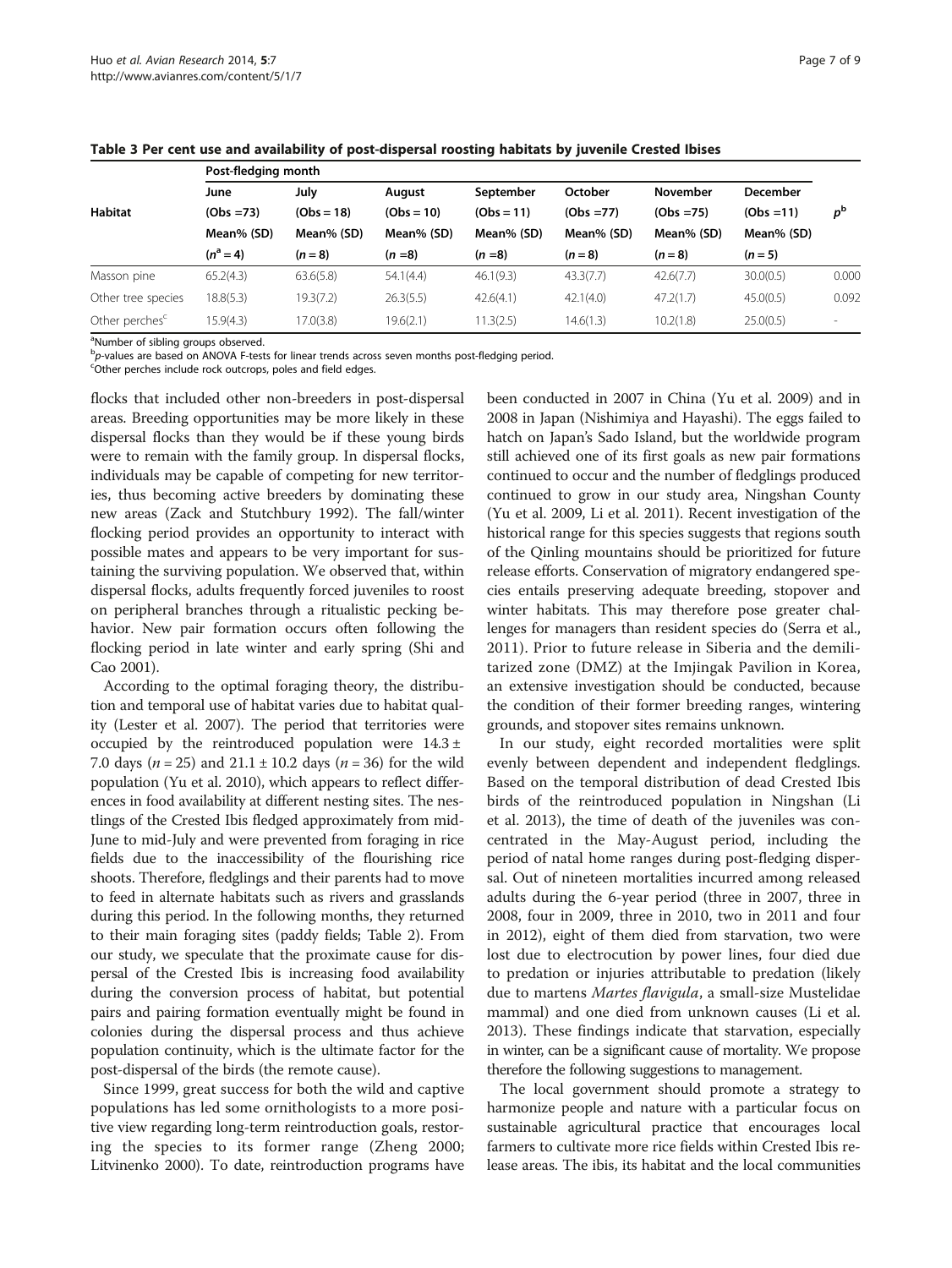<span id="page-7-0"></span>will all benefit. Food (mainly loach, Misgurnus anguillicaudatus) should be supplemented to the rice fields where ibis regularly forage, especially during the winter when the temperature is below 0°C. Public education should be implemented to inform local people on the purpose of ibis conservation and on how to get involved. The effects on ibis populations of illegal hunting for frogs, fishes and commercial activities nearby shallow rivers should be made clear and all relevant resource protection laws should be strictly enforced.

#### Conclusions

The project carried out in Ningshan County, Shaanxi Province is a good example for reintroducing endangered species to their historical ranges. Compared with the wild population in Yangxian County, the juveniles produced from the released population exhibited a similar pattern of post-fledging dispersal. Our results are very useful for us to predict the distance and direction of dispersal under various landscape conditions of other released sites. The food availability during the conversion process of different types of habitat may be the proximate cause for dispersal, and potential pair formations which achieve population continuity are probably the ultimate factor for the post-fledging dispersal. These findings will be valuable for the protection of reintroduced populations of this critically and other endangered species.

#### Competing interests

The authors declare that they have no competing interests.

#### Authors' contribution

HZP, GJF carried out the field observation and drafted the manuscript; LX focused his energy on radio-tracking and field data collection; YXP was the director of the foundation project who mainly responsible for major revision of the reviewed manuscript. All authors read and approved the final version of the manuscript.

#### Acknowledgements

We are very grateful to the support and help from the Life Science College of Shaanxi Normal University, and the reintroduction base of Crested Ibis in Ningshan County for providing us the adequate requirements of daily life and related techniques uesd to observation. Special thanks Mr. R.Hammond and R.Hamilton for their careful comments and help in the editing of the manuscript. We also thank Cao Hai-xin for assistance in field observation and Ningshan County meteorological station for providing meteorological information. Financial support was provided by National Nature Science Foundation of China (31172103).

#### Author details

<sup>1</sup>College of Life Sciences, Shaanxi Normal University, Xi'an 710062, China.<br><sup>2</sup>Peintreduction Conter of Crested Ibis of Ningsban, Ningsban County. <sup>2</sup>Reintroduction Center of Crested Ibis of Ningshan, Ningshan County, Ankang 725000, China.

#### Received: 31 July 2014 Accepted: 9 August 2014 Published online: 03 November 2014

#### References

Archibald GW, Lantis SDH, Lantis LR, Munetchika I (1980) Endangered ibises, Threskiornithinae: their future in the wild and in captivity. Int Zoo Yearbook 20:6–17

- Baker RR (1993) The function of post-fledging exploration: a pilot study of three species of passerines ringed in Britain. Ornis Scand 24:71–79
- Barbraud C, Johnson AR, Bertault G (2003) Phenotypic correlates of post-fledging dispersal in a population of greater flamingos: the importance of body condition. J Anim Ecol 72:246–257
- Bent AC (1953) Life histories of North American Wood Warblers. US Natl Mus Bull 203
- Bocetti C (1993) Hatching year Kirtland's Warbler captured in unusual habitat. Wilson Bull 105:532–533
- Bull EL, Henjum MG, Rohweder RS (1988) Home range and dispersal of Great Gray Owls in northeastern Oregon. J Raptor Res 22:101–106
- Clobert J, Danchin E, Dhont AA, Nichols J (2001) Dispersal-Causes, Consequences and Mechanisms of Dispersal at the Individual, Population and Community Level. Oxford University, Oxford
- Ferrer M (1993) Juvenile dispersal behaviour and natal philopatry of a long-lived raptor, the Spanish Imperial Eagle (Aquila adalberti). Ibis 135:132–138
- Greenwood PJ, Harvey PH (1982) The natal and breeding dispersal of birds. Annu Rev Ecol Syst 13:1–21
- Howard WE (1960) Innate and environmental dispersal of individual vertebrates. Am Midland Nat 63:152–161
- International BL (2001) Threatened Birds of Asia: The BirdLife International Red Data Book. Cambridge, UK
- Lester SE, Ruttenberg BI, Ganines SD, Kinlan BP (2007) The relationship between dispersal ability and geographic range size. Ecol Lett 10:745–758
- Li XH, Ma ZJ, Ding CQ, Zhai TQ, Li DM (2002) Relationship between the distribution of Crested Ibis and local farmers. Acta Zool Sinica 48:725–732 (in Chinese)
- Li X, Chen WG, Shi L, Dong R, Yu XP (2011) Conservation and research status of the Crested Ibis (Nipponia nippon). In: Studies on Chinese Ornithology, Proceedings of 11th Ornithological Symposium of China Ornithological Society, Lanzhou., pp 176–186
- Li X, Huo ZP, Yu XP (2013) Cause of death of the Crested Ibis of a reintroduced population in Ningshan, Shaanxi. Chin J Zool 48:701–706 (in Chinese)
- Litvinenko NM (2000) Crested Ibis in Russia: yesterday, now and tomorrow. In: Proceedings of the International Workshop on the Crested Ibis Conservation '99. China Forestry Publishing House, Beijing, pp 223–224
- Liu YZ (1981) The re-discovery of the Crested Ibis in Qinling Mountain. Acta Zool Sin 27:273 (in Chinese)
- Liu DP, Qing DC, Chu GZ (2003) Home range and habitat utilization of the crested ibis in the breeding period. Acta Zool Sin 49:755–763 (in Chinese)
- Morton ML (1991) Post-fledging dispersal of Green tailed Towhees to subalpine meadow. Condor 93:466–468
- Nishimiya H, Hayashi K Reintroducing the Japanese Crested Ibis in Sado, Japan., <http://www.teebweb.org>
- Nolan V (1978) The ecology and behavior of the Prairie Warbler Dendroica discolor. Ornithol Monogr 26
- Paradis E, Baillie SR, Sutherland WJ, Gregory RD (1998) Patterns of natal and breeding dispersal in birds. J Anim Ecol 67:518–536
- Pulich WM (1976) The Golden-cheeked Warbler: a Bioecological Study. Texas Parks and Wildl. Dept, Austin, TX
- Rappole JH, Ballard K (1987) Passerine post-breeding movement in a Georgia old field community. Wilson Bull 99:475–480
- Serra G, Bruschini C, Lindsell JA, Peske L, Kanani A (2011) Breeding range of the last eastern colony of critically endangered Northern Bald Ibis Geronticus eremite in the Syrian steppe: a threatened area. Bird Conserv Int 21:284–295
- Shi DC, Cao YH (2001) The Crested Ibis in China. China Forestry Publishing House, Beijing (in Chinese)
- Soutullo A, Urios V, Ferrer M, Penarrubia SG (2006) Post-fledging behaviour in Golden Eagles Aquila chrysaetos: onset of juvenile dispersal and progressive distancing from the nest. Ibis 148:307–312
- Walls S, Kenward RE (1995) Movements of radio-tagged Buzzards (Buteo buteo) in their first year. Ibis 137:177–182
- Yamshina Y (1967) The plight of the Japanese Crested Ibis. Animals 10:275–277
- Yu XP, Chang XY, Li X, Chen WG, Shi L (2009) Return of the Crested Ibis Nipponia nippon: a reintroduction programme in Shaanxiprovince, China. BirdingASIA 11:80–82
- Yu XP, Xi YM, Lu BZ, Li X, Gong MH, Shi L, Dong R (2010) Post-fledging and Natal dispersal of Crested Ibis in the Qinling mountains, China. Wilson J Ornithol 122:228–235
- Yusuda K (1988) Literature relating to Japanese Crested Ibis, Nipponia nippon, 9. Bull Appl Ornithol 8:68–82
- Zack S, Stutchbury BJ (1992) Delayed breeding in avian social systems: The role of territory quality and 'floater' tactics. Behaviour 123:194–218